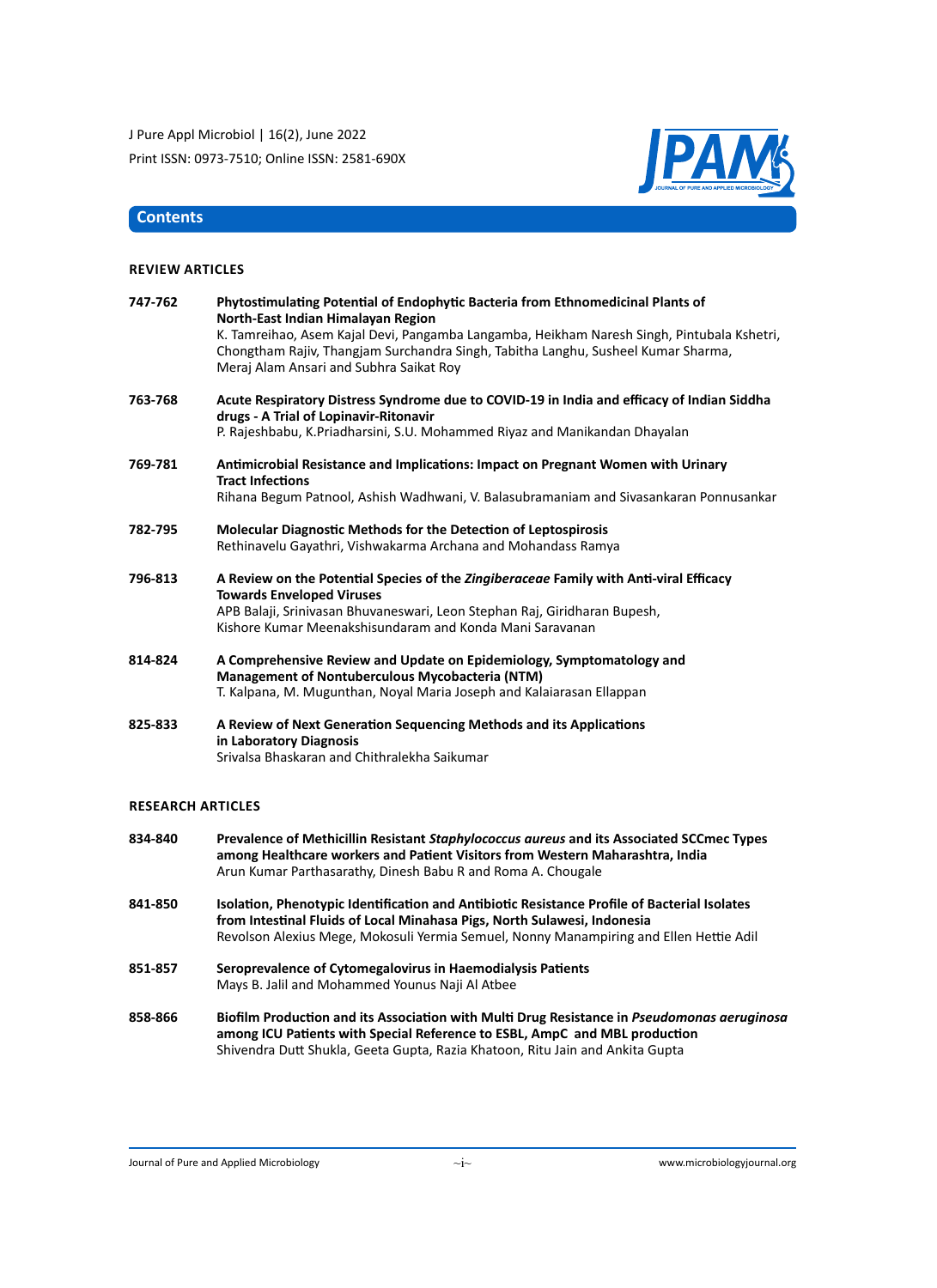

# **Contents**

| 867-875 | Association between Virulence Factors and Antimicrobial Resistance of<br>Klebsiella pneumoniae Clinical Isolates from North Kerala<br>Ramya Kumaran, R.V. Geetha and Sabitha Baby                                                            |
|---------|----------------------------------------------------------------------------------------------------------------------------------------------------------------------------------------------------------------------------------------------|
| 876-884 | A Comparative Study of Fasciola Parasite Infection Rates in Local and Imported<br>Sheep in Jeddah, Saudi Arabia<br>Areej O. Bakhraibah and Safinaz J. Ashoor                                                                                 |
| 885-890 | Evaluation of Colistin Broth Disk Elution and Colistin Agar Test: A study from Tertiary<br>Care Hospital, South India<br>S.R. Sujatha, R. Deepashree, A. Tejashree and Sathya Sai                                                            |
| 891-900 | Effect of (+) usnic Acid on Pigment Production in Bacteria<br>V. Rajeswari, Bhuvaneshwari Gunasekar, Selvakkumar Chinnasamy and Merin Mathew                                                                                                 |
| 901-908 | Association of Genetic Marker HLA-B27 with Spondyloarthritis In A Tertiary Care Centre<br>In South India<br>T. Jayaprakash, Om Lokesh Muthamilan, K.V. Leela, C. Panchapakesa Rajendran,<br>Arul Raja Murugan and Sujith Ravi                |
| 909-923 | Deproteinization of Shrimp Shell Waste by Kurthia gibsonii Mb126 immobilized chitinase<br>Mini K. Paul, K.D. Mini, Ally C. Antony and Jyothis Mathew                                                                                         |
| 924-928 | Molecular Study Of Hydatid Disease In Iraqi Goats By using The Mitochondrial<br><b>Cytochrome C Oxidase Subunit 1 Gene</b><br>Mohammed J. Muhaidi                                                                                            |
| 929-936 | Rapid Detection of Salmonella spp from Meat: Loop Mediated Isothermal<br><b>Amplification (LAMP)</b><br>Rajeshwari Vittal, Juliet Roshini Mohanraj and Gunimala Chakraborty                                                                  |
| 937-942 | Occurrence of Extended-spectrum Beta-lactamases and the Antibiogram Pattern of<br><b>Escherichia coli Isolates from Pus and Urine Samples</b><br>Trupti B. Naik, Vijaykumar Mane and Asmabegaum Biradar                                      |
| 943-949 | First Report of Physico-Chemical Agents of Viable But Non Culturable (VBNC) forms<br>of Ralstonia pseudosolanacearum<br>Neha Faridi, Merwyn Samuel, Shalini Bhatt, Ankur Agarwal, Veena Pande and Madhu Bala                                 |
| 950-954 | Characterization of Non-tuberculous Mycobacteria by Line Probe Assay Isolated<br>from Pulmonary Tuberculosis Suspected Patients at Rajasthan<br>Shreya Khandelwal, Bharti Malhotra, Widhi Dubey and Shipra Bhargava                          |
| 955-966 | Biosynthesis of Bimetallic Cu-Ag Nanocomposites and Evaluation of their Electrocatalytic,<br><b>Antibacterial and Anti-Cancerous Activity</b><br>Jasmine Jacob, T. Augustine Arul Prasad, B. Scholastica Mary Vithiya and M. Rosaline Athisa |
| 967-973 | Prevalence of <i>Elizabethkingia meningoseptica</i> Infections and their Resistant Pattern in<br><b>Tertiary Care Hospital</b><br>Asima Das, Sunita Kabi, Dattatreya Kar and Kundan Kumar Sahu                                               |

Journal of Pure and Applied Microbiology  $\sim$ ii $\sim$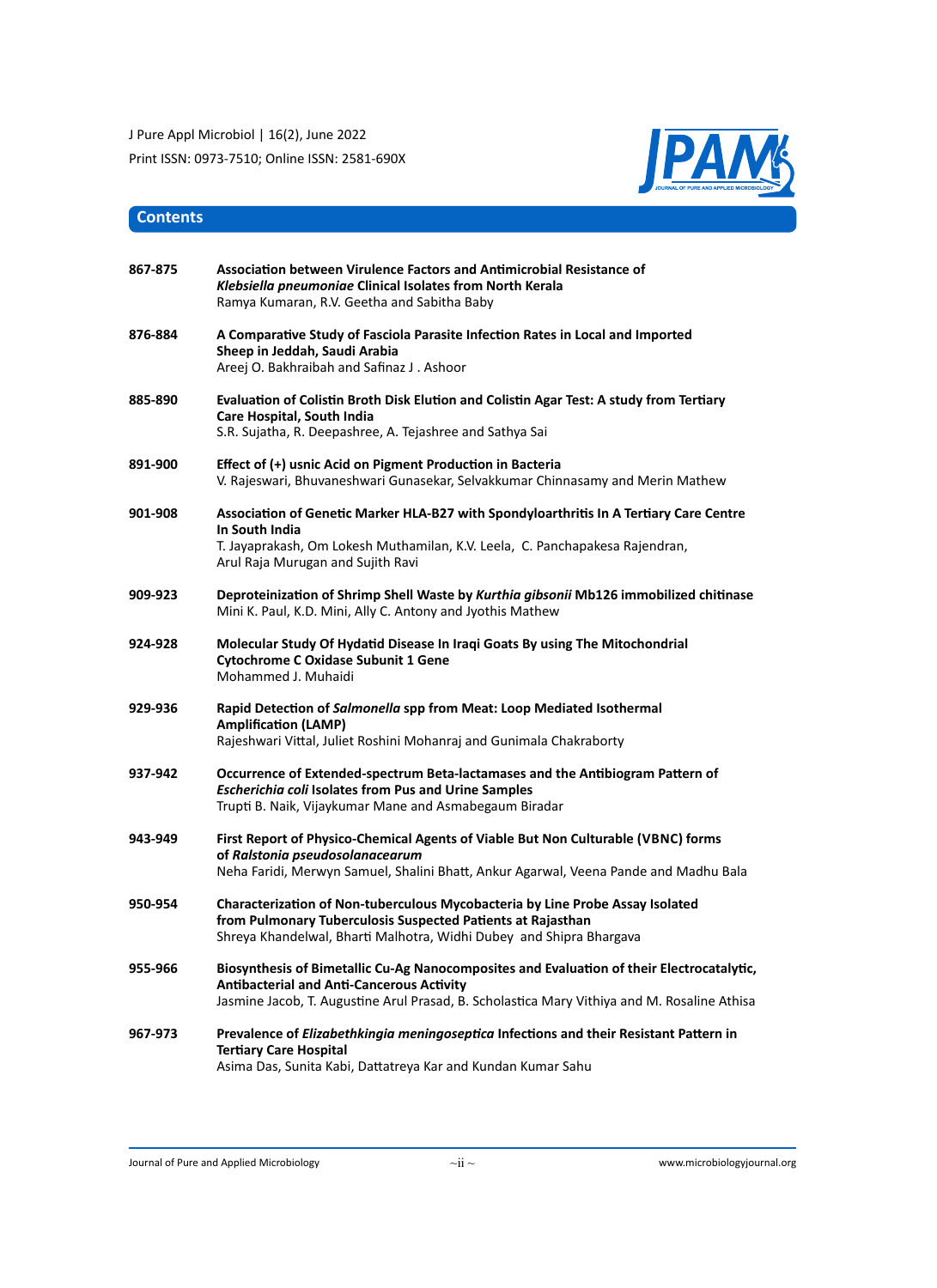

# **Contents**

| 974-989   | Molecular Identification and Characterization of Plant Growth Promoting Rhizobacteria<br>and their Effect on Seed Germination and Vigour Index of Barley ( <i>Hordeum vulgare L.</i> )<br>Kumari Divyanshu, Mukesh Yadav, Vaishali Shukla, Sunil Kumar, Yashoda Nandan Tripathi<br>and Ram Sanmukh Upadhyay                                                                                                                                                                                        |
|-----------|----------------------------------------------------------------------------------------------------------------------------------------------------------------------------------------------------------------------------------------------------------------------------------------------------------------------------------------------------------------------------------------------------------------------------------------------------------------------------------------------------|
| 990-1003  | Microbial Deterioration of the Archaeological Nujoumi Dome (Egypt-Aswan):<br><b>Identification and Suggested Control Treatments by Natural Products</b><br>Mona M.E. Khalil, Amal A.I. Mekawey and Fuad A. Alatawi                                                                                                                                                                                                                                                                                 |
| 1004-1009 | Prevalence of High Level Gentamicin Resistance among the Clinical Isolates of<br><b>Enterococci Species</b><br>H.A. Arundathi, N. Prakash, H.L. Halesh and K.C. Siddesh                                                                                                                                                                                                                                                                                                                            |
| 1010-1017 | Isolation and Identification of Pathogenic Microorganisms associated with Electronic<br>Devices from Healthcare Professionals in and around Chennai<br>Bhavani Bhaskar and Ravindran Sumitha                                                                                                                                                                                                                                                                                                       |
| 1018-1027 | Macroalgae Bioactive Compounds for the Potential Antiviral of SARS-CoV-2: An In Silico Study<br>Hasriaton Padmi, Viol Dhea Kharisma, Arif Nur Muhammad Ansori, Mada Triandala Sibero,<br>Muhammad Hermawan Widyananda, Md. Emdad Ullah, Olga Gumenyuk, Svetlana Chylichcova,<br>Natalia Bratishko, Eka Sunarwidhi Prasedya, Teguh Hari Sucipto and Rahadian Zainul                                                                                                                                 |
| 1028-1038 | Echocardiographic Parameters, Clinical Profile and Presence of Streptococcus pyogenes<br>Virulent Genes in Pharyngitis and Rheumatic Fever<br>A. Sujhithra, S. Jayanthi, M. Chokkalingam, D. Danisvijay, R. Vidhya<br>and Sanjay Andrew Rajaratnam                                                                                                                                                                                                                                                 |
| 1039-1048 | Isolation, Characterization, and Optimization Studies of Bacterial Pigments<br>Meraj Fatima and K. Anuradha                                                                                                                                                                                                                                                                                                                                                                                        |
| 1049-1059 | A Multicentric Survey of Indian Medical Students about their Knowledge and<br><b>Perception on Antimicrobial Stewardship</b><br>Aparna Chakravarty, Nusrat Nabi, Rituparna Basu, Priyanka Gupta, Dina Raja,<br>Rupshikha Dutta and Nilam Nigam                                                                                                                                                                                                                                                     |
| 1060-1064 | Breakthrough Infections of COVID-19 among Vaccinated Healthcare Workers in a<br>Tertiary Care Hospital in Northern Kerala, India<br>Smrithi Surendranath, Amritha Sabitha Kurup and Chinnu Liz Sebastian                                                                                                                                                                                                                                                                                           |
| 1065-1073 | In Vitro Antidermatophytic and Biochemical Studies on Aqueous Extracts of<br>Avicennia marina and Suaeda monoica Plants from the Yanbu Region<br>Manal O. Alkattan, Enas N. Danial, Wafa A. Alshehri, Fathia El Halawany and Njood A. Alzumay                                                                                                                                                                                                                                                      |
| 1074-1083 | Urine Microscopy Score and Neutrophil Lymphocyte Ratio at Presentation are Good<br>Biomarkers of Acute Kidney Injury in Patients with Upper Urinary Tract Infection<br>when Assessed in Correlation with Virulence Factors of Escherichia coli and Blood<br><b>Group Secretor Status</b><br>Shanmugapriya Thiagarajan, Selvaraj Stephen, Santosh Kumar, Priscilla Charles,<br>Sarangapani Kanagamuthu, Stanley Ambroise, Pragasam Viswanathan,<br>Palanivel Chinnakali and Rajesh Nachiappa Ganesh |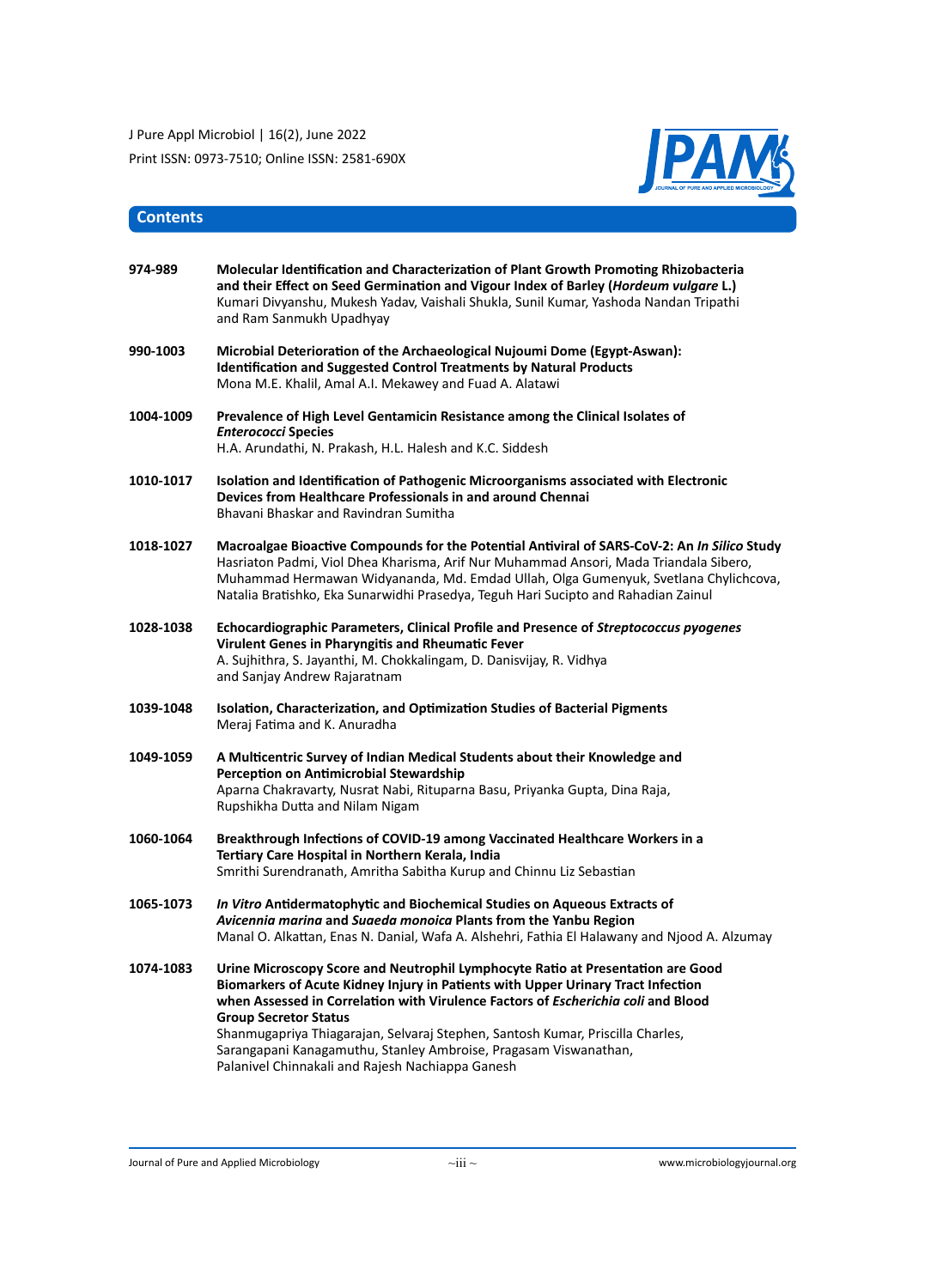

# **Contents**

| 1084-1095 | Possible Acquisition of ESBL-mediated Antimicrobial Resistance by Farmers from<br>Aquatic Reservoir used for Bathing and Cleaning of Water Buffalos (Bubalus bubalis)<br>with Intestinal Carriage of ESBL Producing Escherichia coli<br>Leimapokpam Sumitra Devi and Debasish Chattopadhya |
|-----------|--------------------------------------------------------------------------------------------------------------------------------------------------------------------------------------------------------------------------------------------------------------------------------------------|
| 1096-1102 | Evaluation of a Quantitative Tagman Real-Time PCR Assay to Measure Proviral load<br>from Human Immunodeficiency Virus Type 1 individuals<br>Suguna Elumalai, Chitralekha Saikumar, Florida Tilton and Lakshmi Krishnasamy                                                                  |
| 1103-1110 | Study of Plasmid-Mediated Quinolone Resistance in Klebsiella pneumoniae:<br><b>Relation to Extended-Spectrum Beta-Lactamases</b><br>Marwah M. Bakri                                                                                                                                        |
| 1111-1121 | Detection of Carbapenem-resistant <i>Enterobacteriaceae</i> by Real-Time PCR and<br>Assessment of Hospitalization Related Risk Factors Associated with their Fecal Carriage:<br>A Case-control Study<br>Ravikant, Preeti Kumari, Manoj Kumar, Partha Roy and M. Jeya                       |
| 1122-1129 | Algicidal Effects of Green Synthesized Silver Nanoparticles using Tinospora cordifolia<br>on Chlamydomonas reinhardtii<br>B.L. Bijula, Swapna Alex, K.B. Soni, K.N. Anith, M. Joy, Deepa S. Nair, R. Beena and Amala Benny                                                                 |
| 1130-1137 | Different Exercise Intensity Associates with Varied Disease Biomarkers of Guts-Microbiome<br><b>Genera Change in Rats: Preliminary Study</b><br>Vimolmas Tansathitaya, Witchana Sarasin, Tanapati Phakham, Vorthon Sawaswong,<br>Prangwalai Chanchaem and Sunchai Payungporn               |
| 1138-1146 | A Comparative Study on the Phenotypic Versus Molecular Identification of<br><b>Clinical Dermatophytes</b><br>Namrata K. Bhosale, R. Prabha, Rajesh Munuswamy, S. Pramodhini and Joshy M. Easow                                                                                             |
| 1147-1153 | Antifungal Activity of Honey Samples from Khyber Pakhtunkhwa (Pakistan) as affected<br>by Botanical Origin<br>Khaliq Ur Rahman, Imdad Ullah, Kamran Ullah, Arshad Husain, Shafqat Ullah,<br>Abdur Rauf, Zainab Gul, Halim Ur Rahman and Mohamed Fawzy Ramadan                              |
| 1154-1166 | Mycelial Growth-promoting Potential of Extracellular Metabolites of Paraburkholderia spp.<br>Isolated from Rhizopogon roseolus Sporocarp<br>Toga Pangihotan Napitupulu, Sawithree Pramoj Na Ayudhya, Tadanori Aimi and<br>Norihiro Shimomura                                               |
| 1167-1178 | In silico Structural and Functional Characterization of a Hypothetical Protein from<br>Stenotrophomonas maltophilia SRM01<br>Calmly M. Koshy, Deva Asirvatham, Rikhia Majumdar and Shobana Sugumar                                                                                         |
| 1179-1186 | The Association of the mazEF Toxin-antitoxin System and Vancomycin Resistance in<br>Clinical Isolates of Vancomycin Resistant Enterococcus faecalis<br>Amira M. Sultan and Nawal S. Gouda                                                                                                  |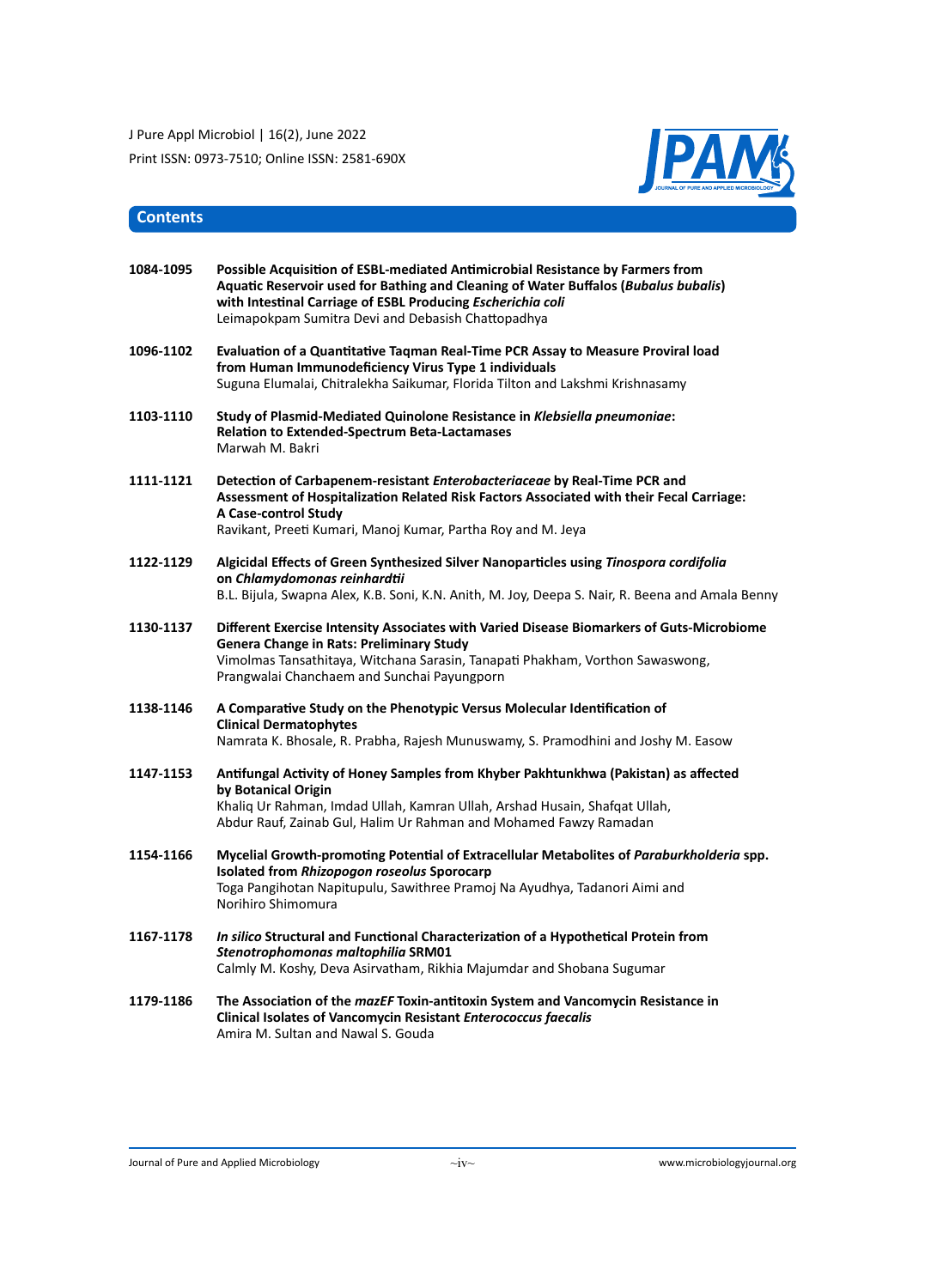

# **Contents**

| 1187-1191 | SARS-CoV-2 Non Responders - An Analysis of Non Responsiveness to SARS-CoV-2<br>Vaccines among Healthcare Workers in 2021<br>Balamurali Venkatesan, Leela Kakithakara Vajravelu, Sujith Ravi, Jayaprakash Thulukanam<br>and Om Lokesh Muthamilan                                                                         |
|-----------|-------------------------------------------------------------------------------------------------------------------------------------------------------------------------------------------------------------------------------------------------------------------------------------------------------------------------|
| 1192-1199 | Prevalence of Multidrug-Resistant Methicillin-Resistant Staphylococcus aureus<br>in Northeastern Saudi Hospitals<br>Mohammed Aljeldah, Basim Al Shammari, Eman S. Farrag, Ehab M. Taha and Sabry Y. Mahmoud                                                                                                             |
| 1200-1208 | Molecular Study to Detect Escherichia coli in Diarrheic Children and its Antibiotic Resistance<br>Jasim Hussein Makhrmash, Ban H. Qaddoori and S.R. AL-Aidy                                                                                                                                                             |
| 1209-1225 | Validation and Evaluation of Plant Growth Promoting Potential of Rhizobacteria<br><b>Towards Paddy Plants</b><br>Menka Kumari, Preeti Swarupa and Anil Kumar                                                                                                                                                            |
| 1226-1238 | <b>Impact of Quorum Sensing System on Virulence Factors Production</b><br>in Pseudomonas aeruginosa<br>Fatma Sonbol, Tarek El-Banna, Abdelaziz Elgaml and Khaled M. Aboelsuod                                                                                                                                           |
| 1239-1244 | Use of the Combined Modified Carbapenem Inactivation Method and EDTA-modified<br>Carbapenem Inactivation Method for Detection of Carbapenemase-Producing<br><b>Enterobacteriaceae Causing Ventilator-associated Respiratory Infections</b><br>Nupur Koul, Barnali Kakati and Sonika Agarwal                             |
| 1245-1251 | Evaluation of Serum IL-33, IL-5 and Trace Elements Levels among Asthmatic Patients<br>Mayada Noori Iqbal, Sura O. Yosif, Jasim Mohammed Muhsin and Jaleel Samanje                                                                                                                                                       |
| 1252-1262 | Studying the Penetration Ability of Various Pathogenic Bacteria into Raw Beef Meat<br>Surface and the Antibacterial Effect of Ozonated Water<br>May Mohammed Ali, Masar R. Al-Mousawi and Rasha A. Abidalmutalib Aljabawi                                                                                               |
| 1263-1273 | Development of a New Modelling Approach and Performance Evaluation of Meta-heuristic<br>Optimization Algorithms for the Prediction of Kinetic Growth Parameters for<br>Pseudomonas spp. in Fish<br>Fatih Tarlak, Ozgun Yucel and Kianoush Khosravi-Darani                                                               |
| 1274-1283 | Response Surface Methodology for Optimization Membrane Disruption Using<br>Thermolysis in Lipase Lk2 and Lk3<br>Titin Haryati, Made Puspasari Widhiastuty, Fida Madayanti Warganegara and Akhmaloka                                                                                                                     |
| 1284-1297 | Characterization of Uropathogenic <i>Pseudomonas geruginosa</i> : Serotypes,<br><b>Resistance Phenotypes, and Virulence Genotypes</b><br><b>Rehab Mohammed Elbargisy</b>                                                                                                                                                |
| 1298-1306 | Serum Levels of Chemokine Ligand-7 and Interferon- $\gamma$ -induced Protein-10:<br>Possible Severity and Prognostic Markers in Patients with COVID-19<br>Rania Ahmed Hassan, Mona A. Khattab, Hieba Gamal Ezzelregal, Heba Mohamed Tawfik,<br>Shimaa Hussien Gadallah, Dalia Hosni Abdelhamid and Yasmin Mohamed Ahmed |